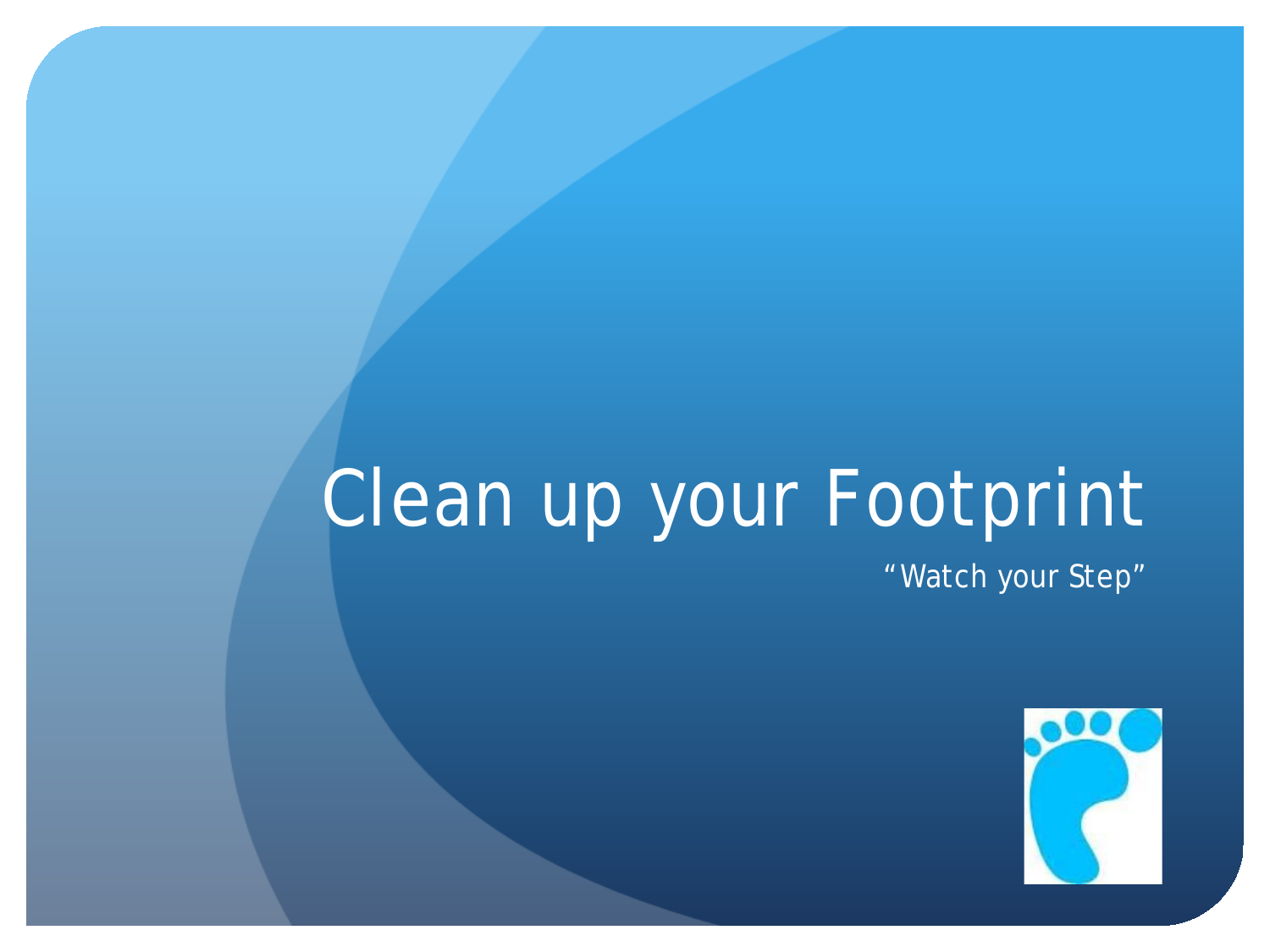## Cleaning up Social Media

Facebook

# Twitter



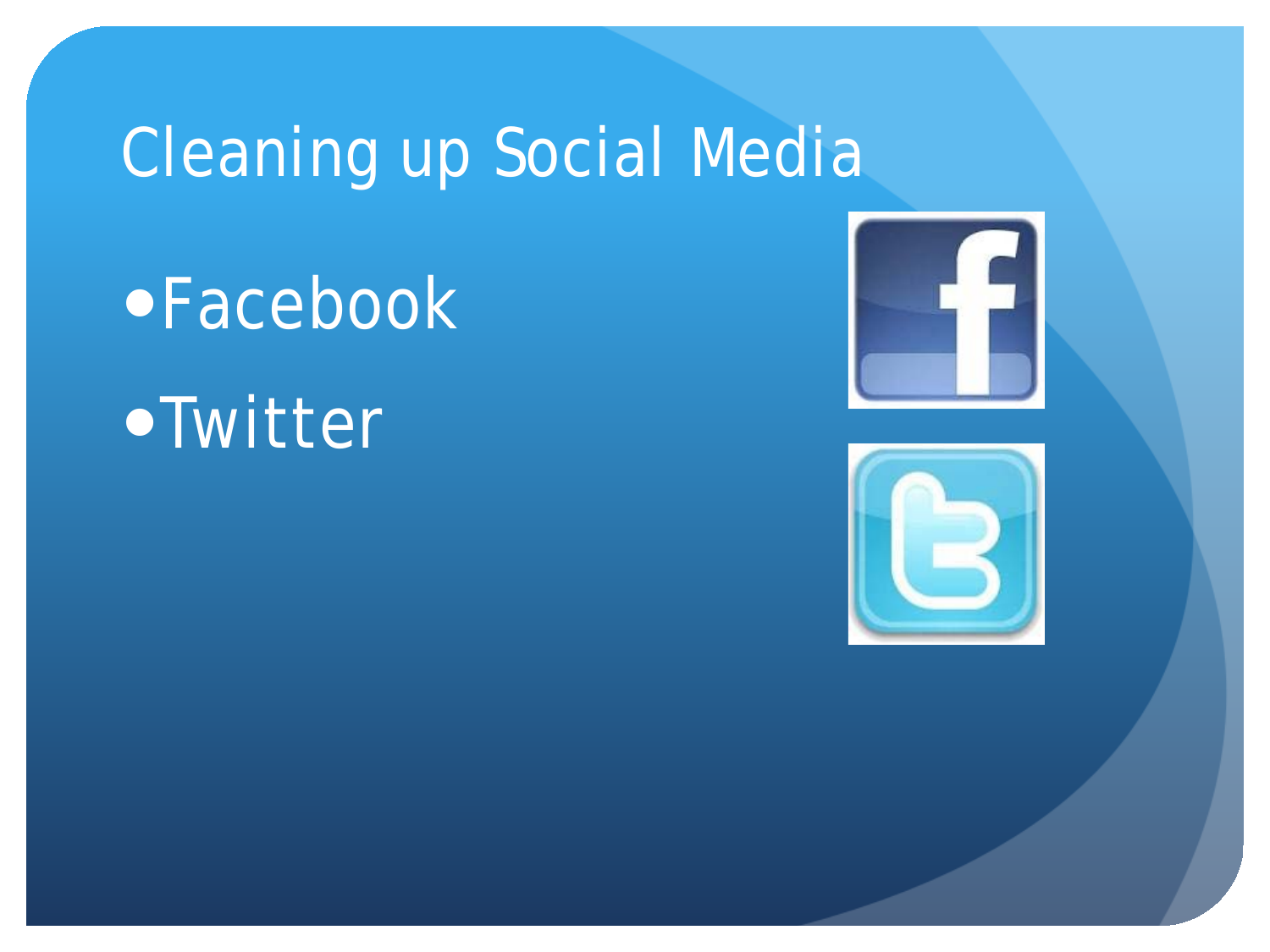

*1. Log onto Facebook* 

*2. Set Your Profile to Private.* 

- Click on the arrow tab near "home" at the top of the page
- **•** Scroll down to privacy settings
- Control your default settings
- Switch from "public" to "friends"—this will only allow the people you "friend" to view your page.
	- Or you can click on custom and specify your restrictions even further—for example, you can type in The University of Mexico so no one affiliated with the school will be able to see your profile.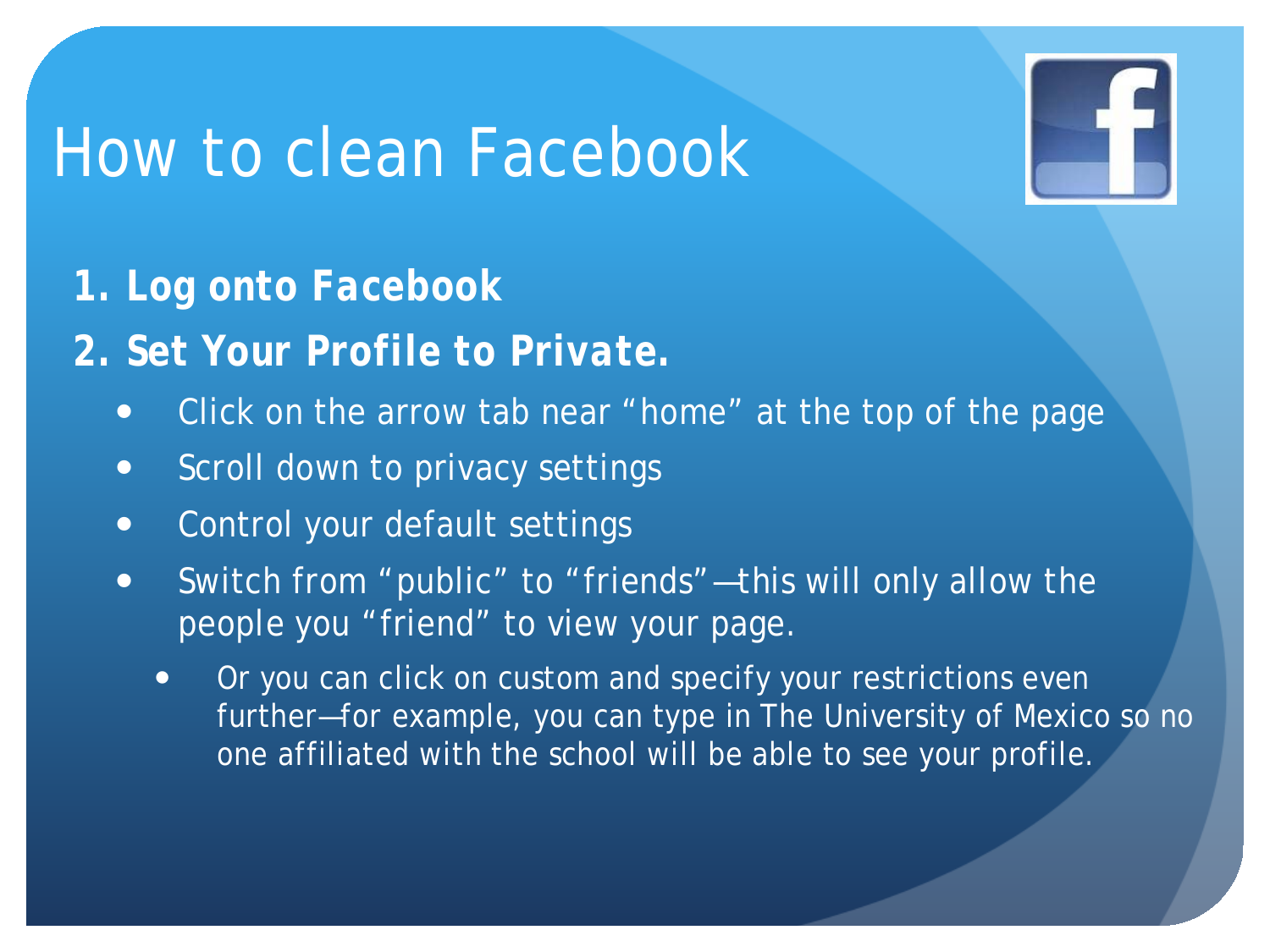

- *3. Block unwanted posts from appearing in your Newsfeed.* 
	- Click "Home" on the top of the screen to view your news feed.
	- Then scroll down the feed until you find an example of an update you want to hide.
		- For example, locate a "Mafia Wars" post if you want to block all "Mafia Wars" game update posts.
	- Move your mouse cursor over the post and click the blue "X" that appears in the upper-right corner.
	- Then select which posts you want to hide from the options that appear.
		- For example, to hide all "Mafia Wars" posts, click the "Hide Mafia Wars" option. To hide all updates from a particular person or profile, select the account name.
	- Confirm the block when prompted.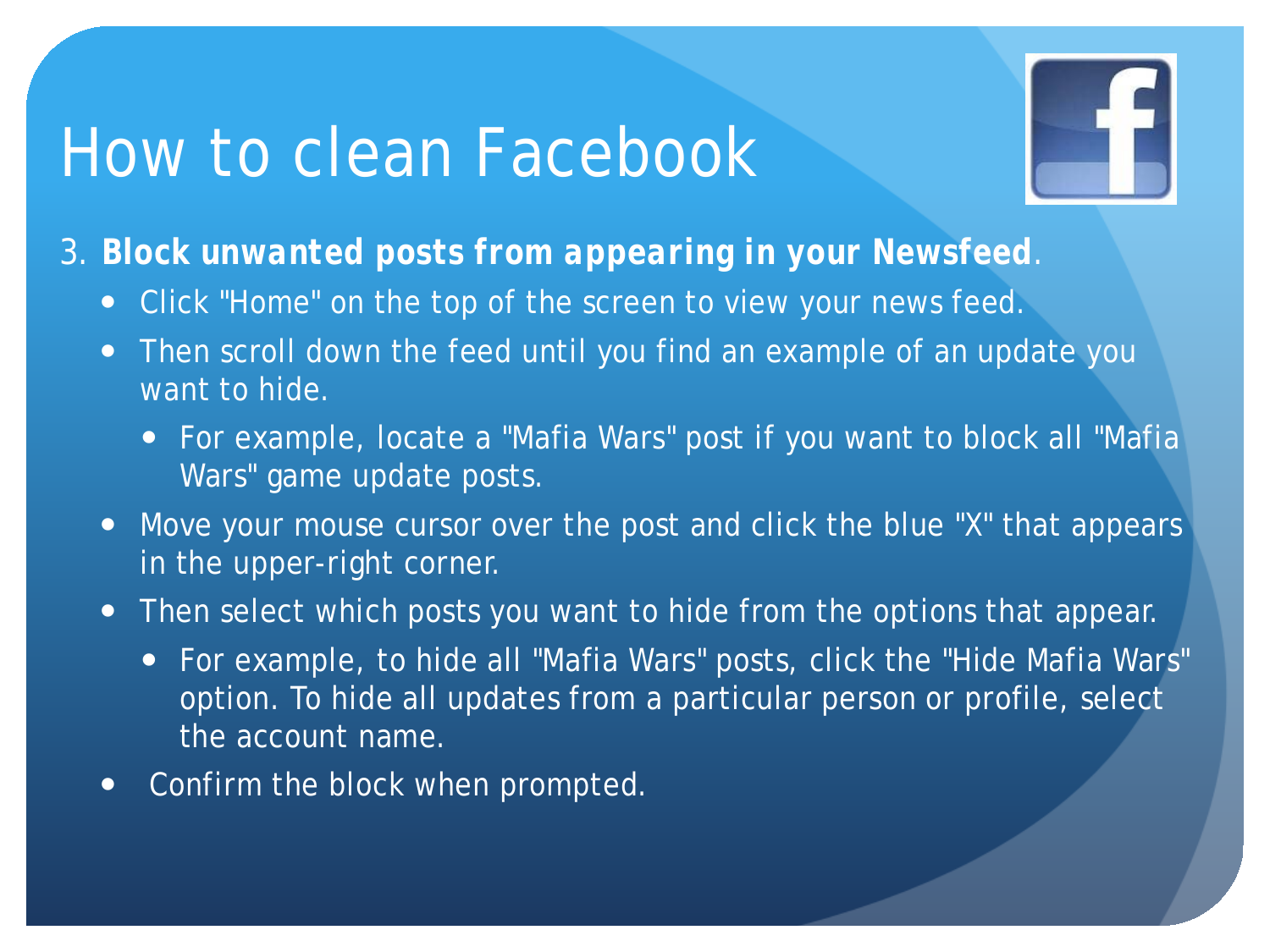

- *4. Remove apps that you no longer use from your Facebook account.* 
	- Click "Account" and "Privacy Settings" from the upper-right corner of the screen, and then scroll down to the bottom of the page.
	- Locate the Apps and Websites section along the lower-left side of the screen and click "Edit Your Settings."
	- Under the Apps You Use section and beside "Unwanted and Spammy Apps," click "Remove."
	- Click the desired app, and then click "Remove App." When prompted for confirmation, click "Remove."
	- Repeat this process for all the apps you want to remove.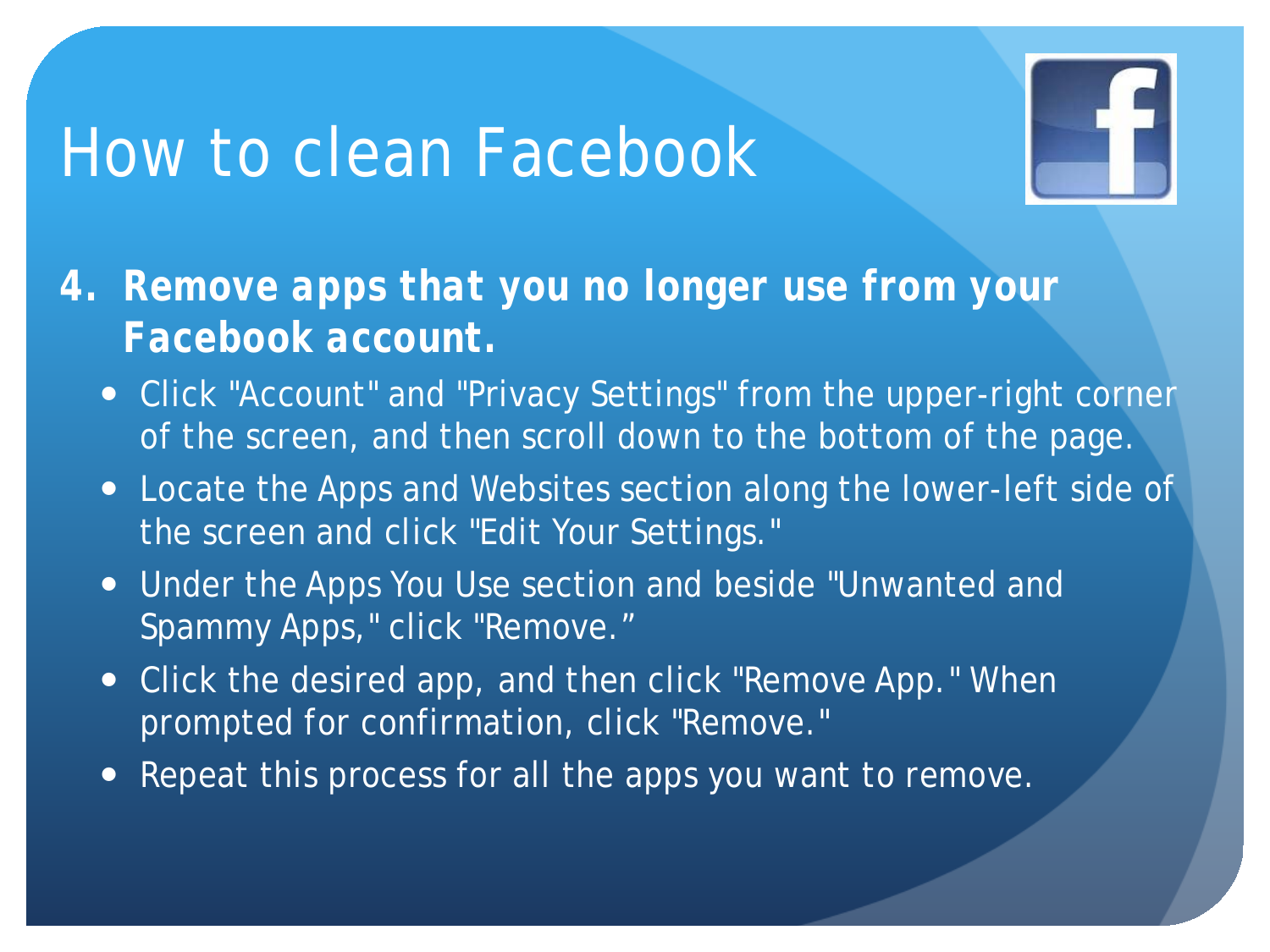

*5. Delete posts from your Wall that you find embarrassing, rude, annoying or otherwise problematic.* 

- Move your mouse cursor over the post and click the blue "X" that appears in the upper-right corner of the post.
- **.** Click to confirm that you want to delete the post.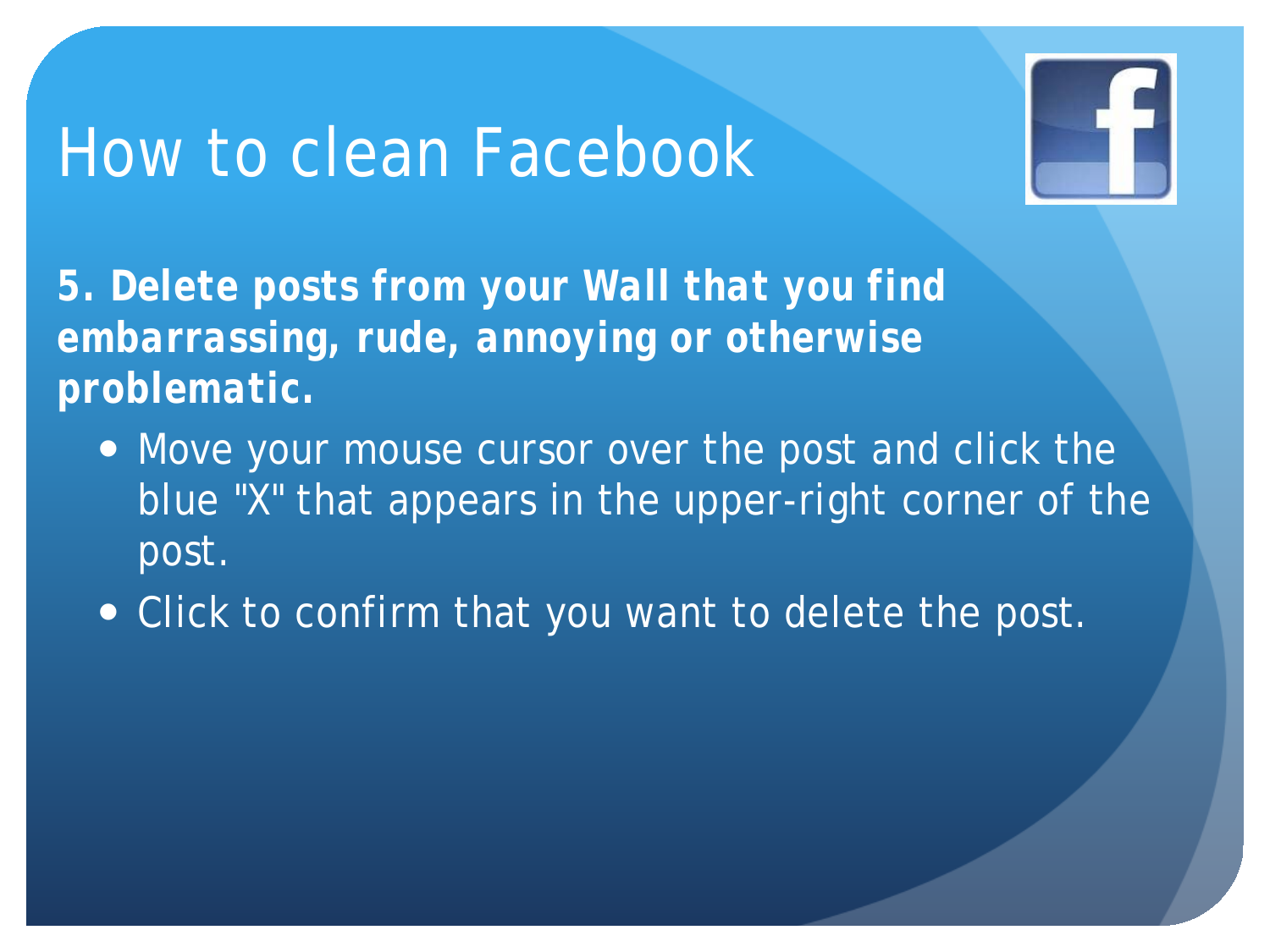

*6. Hide your updates that appear on your Wall from specific people.* 

- You have two options when it comes to posting hidden messages. You can specify who sees the message by blocking everyone but a specific person, or you can block a specific person from seeing the post.
- Type the text for your post and click the privacy lock icon found in the lower-right corner of the screen.
- Then click "Customize" from the menu that appears.
- To hide the post from everyone except for specific people, select "These People" from the Make This Visible To section.
- Then enter the name or names of the people you want to see the post.
- To hide the post from specific people, enter the names of the recipients you do not want to see the post in the "These People" box located under the Hide This From section.
- After you configure the privacy settings for the post, click "Save Setting" to close the Privacy Settings window.
- Click "Share" to post the update. You can click the "Make This My Default Setting" option if you want to use these settings for all future updates.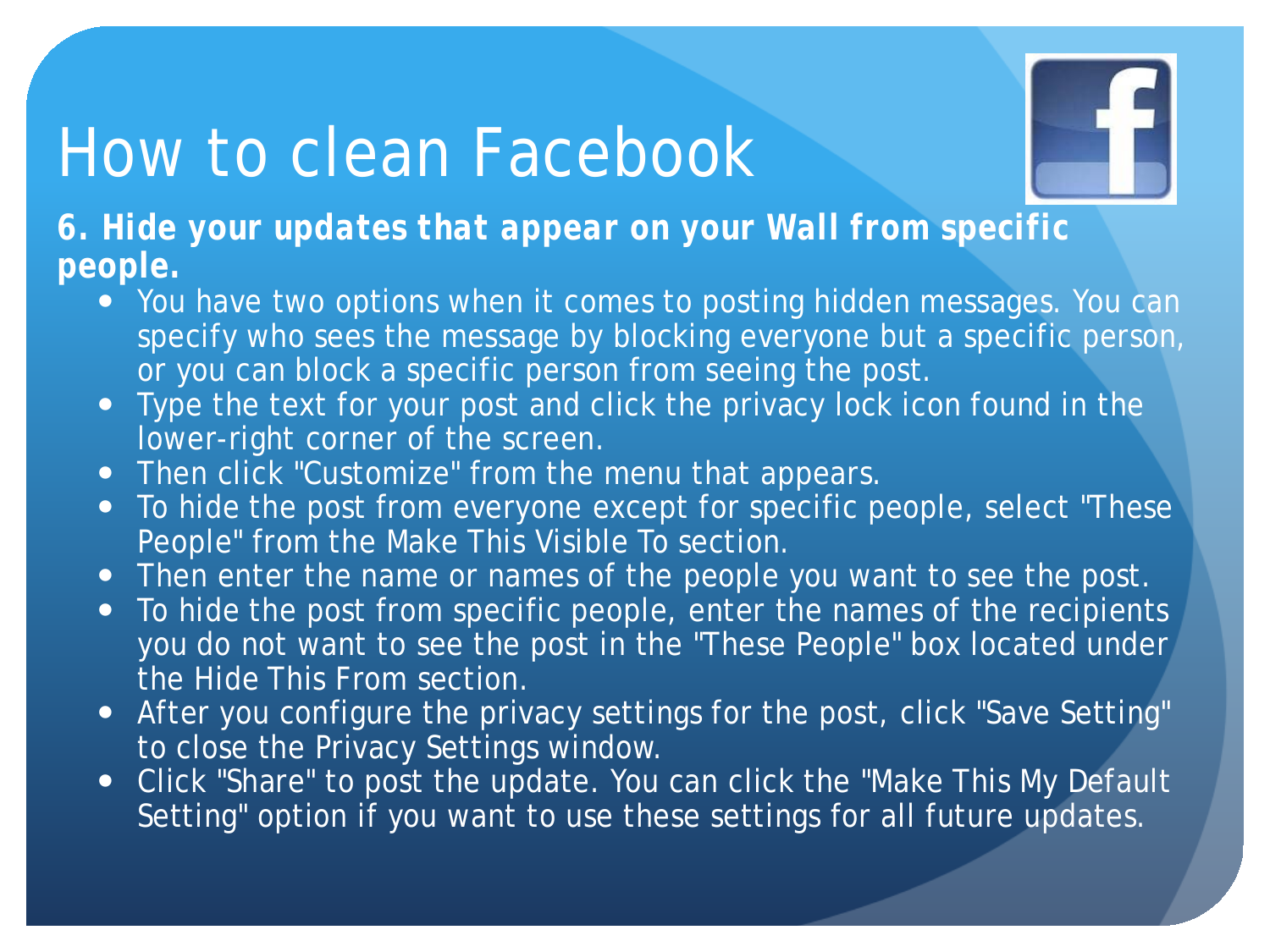

*7. Delete unnecessary or unwanted photos from your profile.* 

- Click "Profile" on the top of the screen
- Click "Photos" from the left side of the screen.
- Review the photos you posted and delete the ones you no longer want associated with your account.
- Delete photos that appear as part of an album by clicking the album and clicking the "Edit Album" option.
- Then click "Edit Photos" from the pop-up screen that appears.
- This allows you to mark specific photos for deletion.
- You also can remove the tag that associates other people's pictures with your profile by clicking on the photo and selecting the "Remove Tag"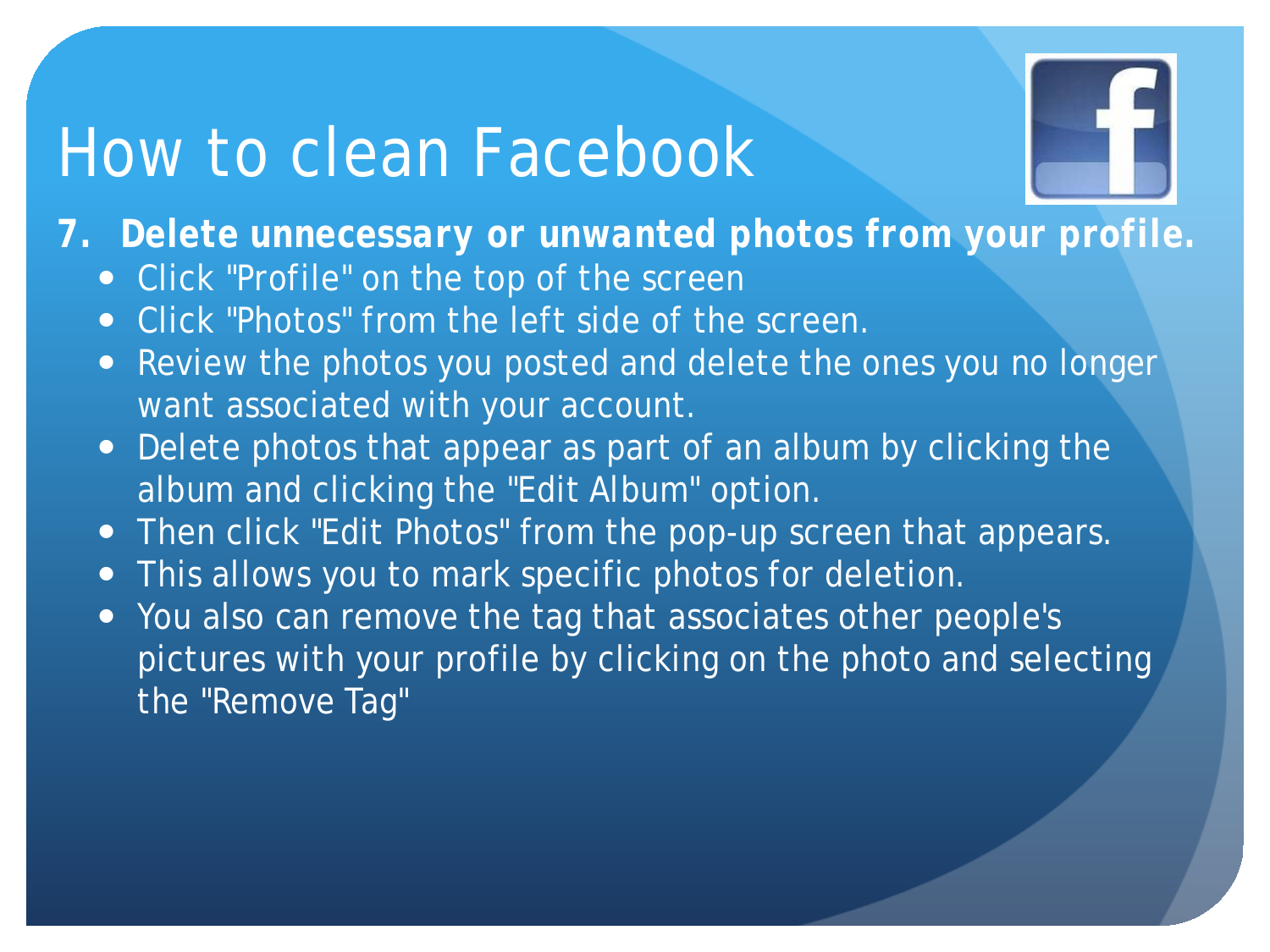

#### *8. Restrict Tagging.*

- **Under the Privacy Settings go to Timeline and Tagging**
- Edit Settings
- Review Posts Friends Tag You in Before They Appear on Your Timeline>On.
- . This will help control any inappropriate photo-tagging mix ups.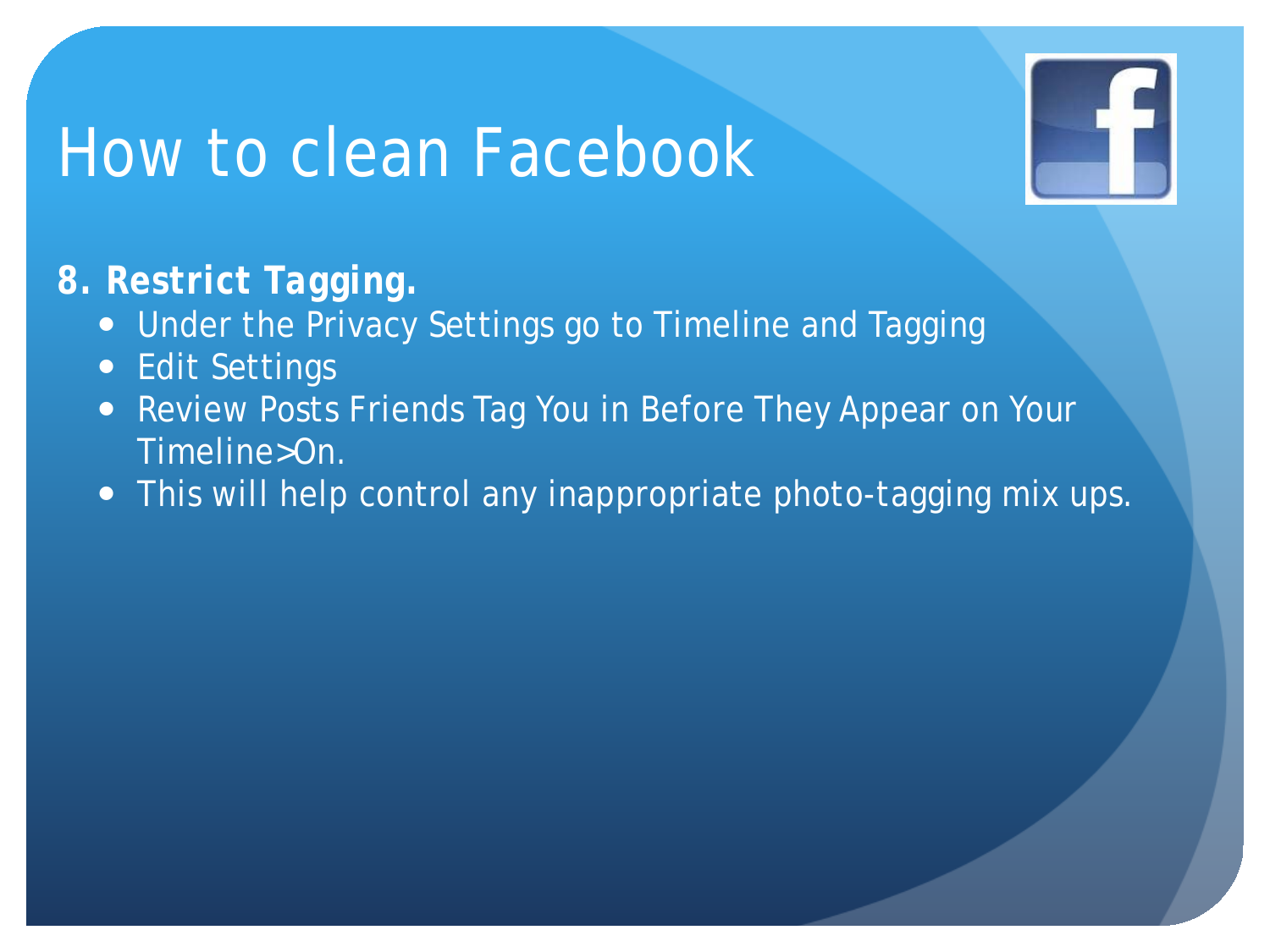#### *9. Restrict Public Search.*

- Go to Privacy Settings
- Apps, Games, Website
- Public Search
- Edit Settings
- Disable Public Search.